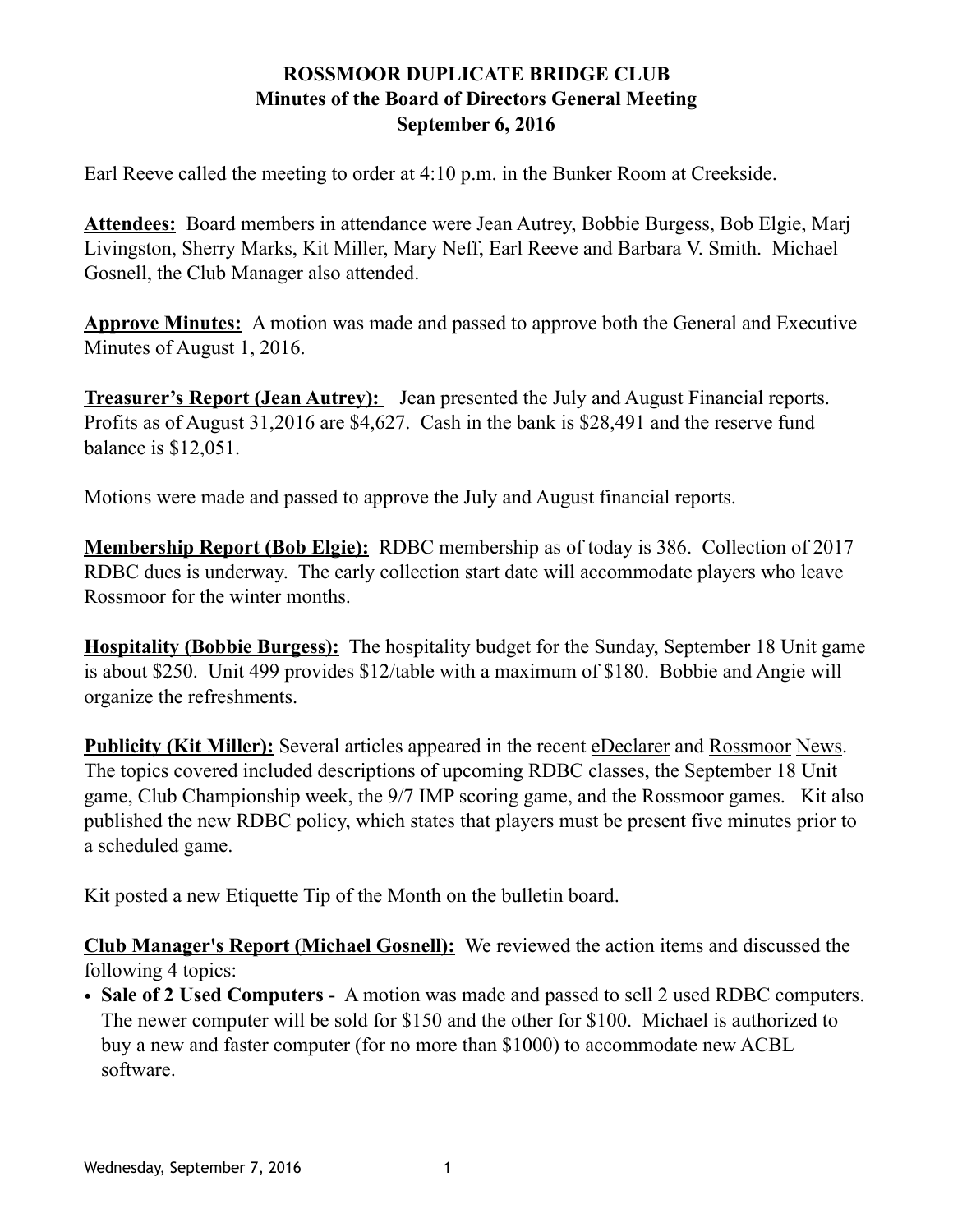## **ROSSMOOR DUPLICATE BRIDGE CLUB Minutes of the Board of Directors General Meeting September 6, 2016**

- **Five Minute Policy** Michael emphasized the Director's discretion phrase in the new policy. He explained that in some cases, allowing a late arrival to play may prevent a need for a sitout. Other times, it may create a sit-out.
- **Education Program** 
	- Barbara Smith reported that 24 students are now enrolled in Marvin's upcoming class, which is limited to 28 students. She also indicated that the Bridge Basic 3 class has two people new to RDBC. We confirmed that their \$10 membership fee only covers 2016.
	- Kit suggested that class curriculum include bridge etiquette. Board members concurred. Kit has already talked to Marvin Suchman. He has agreed to include the topic in his upcoming Principles of Winning Bridge class. Suggestions were made to include some etiquette topics in the beginner classes as well. Michael will mention the suggestion to Pat Taylor and Kathleen Young who teach the beginner classes.
	- Kit created a form for instructors to complete prior to scheduling a class. The completed form should be submitted at least 1 month before the class starts. The administrative steps like publicity, registration, and accounting will run more smoothly if the information is collected in advance of the class.
- **Noise** The noise level during games has increased and caused complaints. Michael will talk to Directors. We had a suggestion to provide whistles to directors to help quiet the room.

**Old Business (Earl Reeve)** - Earl covered the following 2 topics:

- **2016 Fall Sectional October 29 and 30** After reviewing the Fall Sectional flyer, a motion was made and passed to approve it.
- **2017 Room Reservations:** Earl will meet with Sara Runco, Rossmoor's Clubhouse Reservations Coordinator, on October 6 at 10:00 a.m. to reserve the Oak Room and Event Center for 2017. The need for the Event Center is to host the 2017 Unit #499 Spring and Fall Sectionals. The Unit made the request, but there is no commitment at this point. A decision will be made after evaluating the success of the 2016 Fall Sectional on October 29 and 30.

**New Business (Earl Reeve)** - We discussed the following 2 items:

• **Dealing Machine** - RDBC's dealing machine was repaired but continues to have problems. We considered a recommendation to purchase 50% of a dealing machine that would be shared with Contra Costa Bridge Center (CCBC). Currently RDBC and CCBC have their own